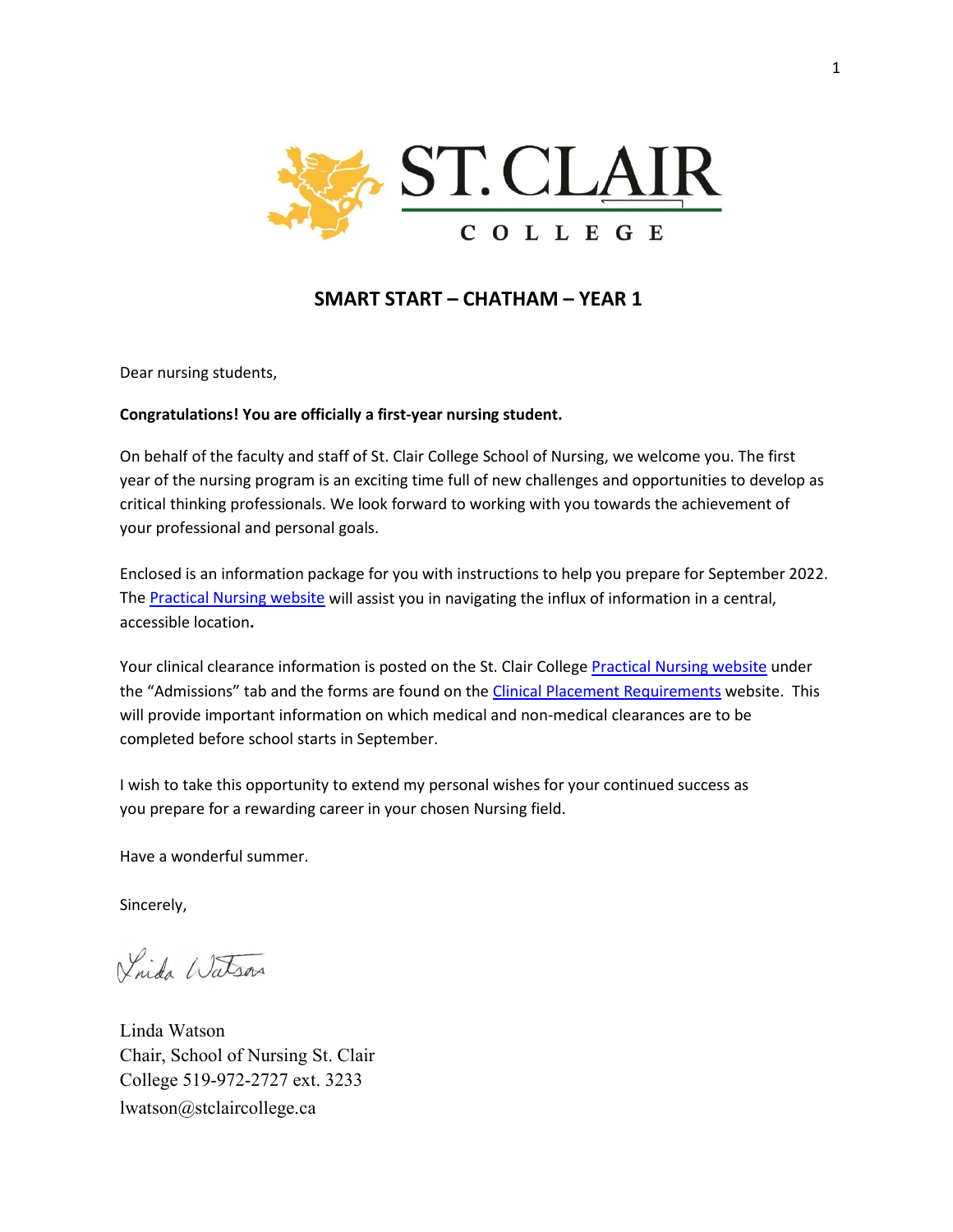# **PRACTICAL NURSING PROGRAM**

### **VALUES AND PHILOSOPHY**

The faculty of the Practical Nursing Program are committed to developing high quality professionals to meet the health care needs of our community. Facilitating quality learning through knowledge attainment and skill development is our priority. This excellence is accomplished by having a supportive team who put student-learning needs first. Teaching is supported by the College of Nurses of Ontario (CNO) Practice Standards, including concepts of professionalism, safety, communication and use of the nursing process.

### **GETTING STARTED** - **ORIENTATION**

The date and time for your orientation will be sent to you as well as posted on the college website over the Summer. Information can also be found at the following link: <https://www.stclaircollege.ca/student-services/orientation>

At your orientation, you will receive important information about your program and can meet your nursing coordinator and some of your professors in the program.

Attendance at orientation is highly recommended as we will provide an overview of the program and discuss topics such as schedules and expectations. This usually helps to alleviate the anxiety that you may be experiencing about attending college and a new program.

## **WHO'S HERE TO HELP**

Heather DeWagner BScN MN First Year Program Coordinator School of Nursing 519-354-9100 ext. 3286 [hdewagner@stclaircollege.ca](mailto:hdewagner@stclaircollege.ca)

Jennie Rinas Academic Advisement and Clinical Placement Officer School of Nursing 519-354-9100 (ext. to be announced) [jrinas@stclaircollege.ca](mailto:jrinas@stclaircollege.ca)

Linda Quick Administrative Assistant School of Nursing [lquick@stclaircollege.ca](mailto:lquick@stclaircollege.ca) 519-354-9100 ext. 3244

**\*\*\*\*\*\*Please Note-email is the preferred method of contact\*\*\*\*\*\*\***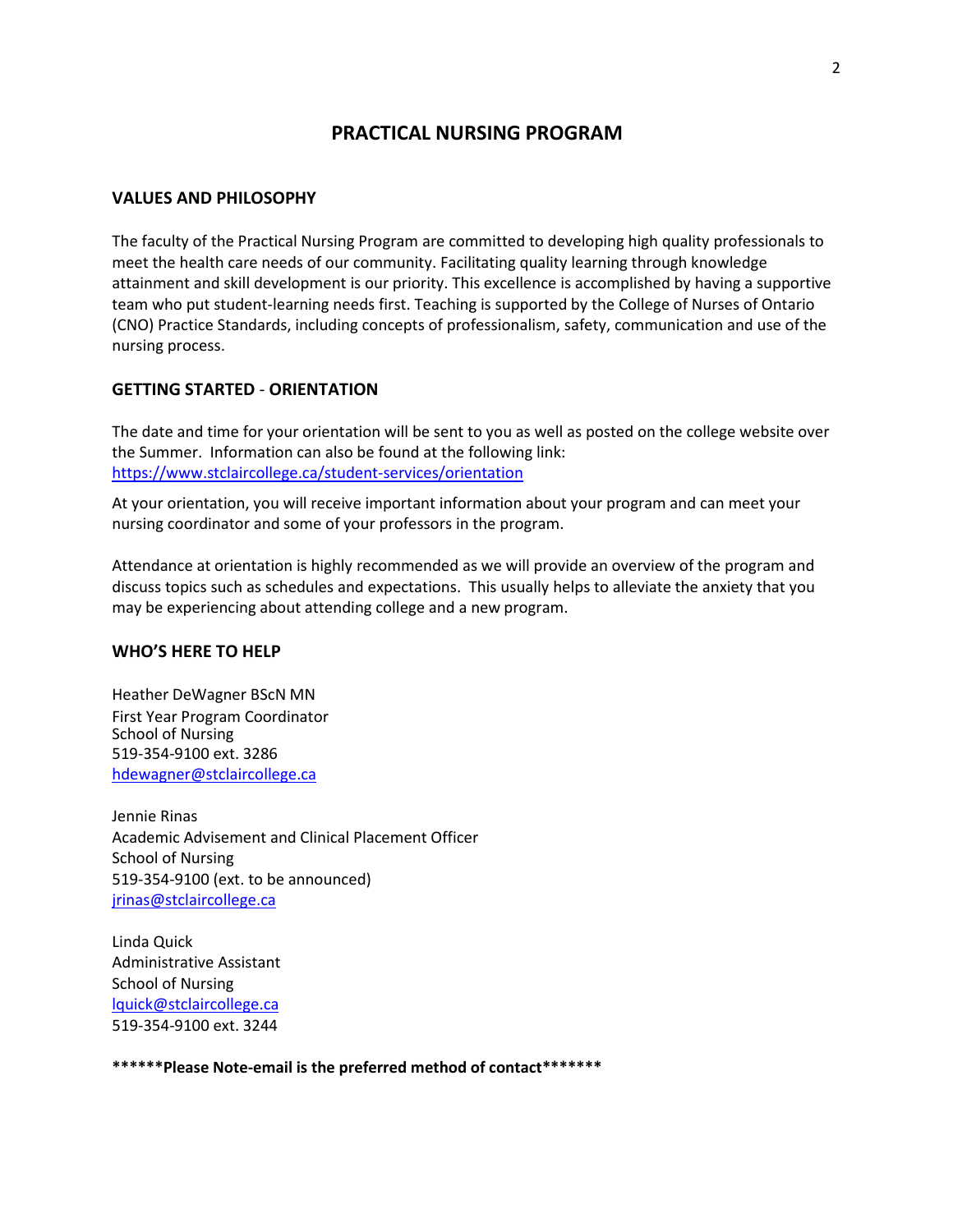#### **ADDITIONAL DATES**

- 1. **Classes begin** Tuesday September 6, 2022
- 2. **Thanksgiving Holiday** Monday, October 10, 2022
- **3. Exam Week** Monday December 12-Friday December 16, 2022. Students are expected to be available for all the days during exam week as exams are scheduled at different times and dates. Please do not book appointments or vacation during this week.

#### **TEXTBOOKS**

Three e-texts as well as the Elsevier Clinical Learning Suite are included in your material kit fees. The books are as follows:

Canadian Fundamentals of Nursing – Potter and Perry –  $6<sup>th</sup>$  edition Medical-Surgical Nursing in Canada – Lewis –  $5<sup>th</sup>$  edition Physical Examination and Health Assessment - Canadian – Jarvis –  $3<sup>rd</sup>$  edition

The Elsevier Clinical Learning Suite is a wonderful online resource providing numerous activities, case studies, quizzes, practice questions and resources that you will find very helpful.

Other required textbooks can be purchased through the Chatham Campus Book Store under their specific course codes, i.e. BIO126, PNR116 and PNR125. You may go in person to the bookstore or find the course materials online through the bookstore website. All books are searchable by the course code of the required textbook. Here is the link to the Chatham bookstore site: <https://www.bkstr.com/stclairthamesstore> also found through the St. Clair College website.

The Campus Book Store is located near the cafeteria. Books will be available for purchase in August. Bookstore summer hours are Monday – Thursday 0900-1500 and Friday 0900-1230. The telephone contact is (519)354-9100 Ext. 3231 and the email i[s 0941mgr@follett.com](mailto:0941mgr@follett.com) 

Please make sure that if you are attending St. Clair College in Chatham that you search your required course materials from the Chatham website. For any updates to Bookstore hours please check the website. Additional information can be found at: <http://www.stclaircollege.ca/studentservices/oncampusservices.html>

#### **FIRST SEMESTER COURSES:**

PNR 116 Introduction to the Practice of Nursing PNR 125 Nursing Clinical 1 BIO 126 Anatomy, Physiology and Pathophysiology ELEC 1030 General Education Elective (The elective is selected by the student. See frequently asked questions below).

## **CLINICAL CLEARANCE REQUIREMENTS (Mandatory) \*\*High Priority\*\***

Clinical Placement clearance is required before any student can attend the clinical setting. There are medical and non-medical requirements that must be met. Please refer to the tab on the [Practical](https://www.stclaircollege.ca/programs/practical-nursing) Nursing Website entitled "Admissions" and scroll down for further details. Your requirements will be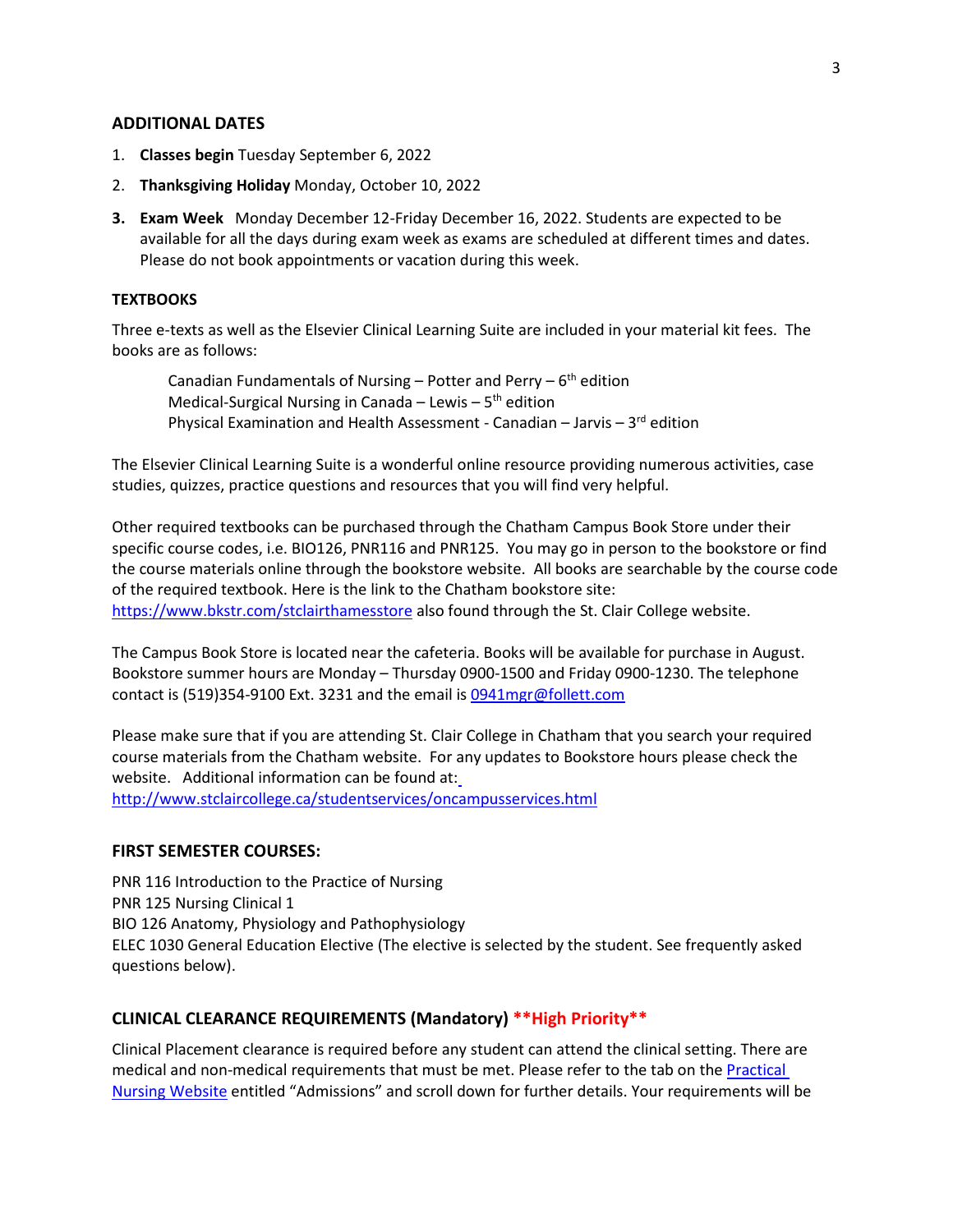explained there as well as the process to submit your documents for clearance.

Students, in the first year of the Practical Nursing program, don't attend their clinical site until October, however, it is important that they start their clearances during the summer as there may be delays. For example, you may require a series of vaccinations that require up to 2 months to complete. All forms can be obtained at this link: [Clinical Placement Requirements](https://www.stclaircollege.ca/programs/clinical-placement-requirements) under your specific program.

Our clinical placement sites are requiring students to be fully vaccinated (2 COVID vaccines) to be eligible to attend clinical placement. A COVID booster shot is also a requirement of most of our Long Term Care sites, where  $1<sup>st</sup>$  semester Practical Nursing students are placed. It is strongly recommended that all Practical Nursing students obtain their COVID booster to minimize the chance they are denied placement. A COVID vaccination is not a requirement to attend St. Clair College, however, students without their vaccination cannot be guaranteed a clinical placement for their program and, therefore, will not be able to complete their programs.

In addition, an influenza immunization (when they become available, usually in the late fall) will also be required.

**\*\*\*Please note\*\*\*** If you have notations, charges, etc. on your vulnerable sector police clearance this may prevent you from attending a clinical practice site. Any concerns with your police clearance will be communicated to the program coordinator. It is at the discretion of the administration of our partners to allow or disallow students from practicing in their facilities. If your police clearance is not clear you may have to withdraw from the Practical Nursing program as you will not be able to fulfill the clinical requirements of the program.

Failure to meet the clearance requirements prior to the start date of your clinical placement will result in you not being able to attend clinical. There are no exceptions.

# **STUDENT I.D. CARDS:**

## **St. Clair College OneCard**

OneCard is essential to campus life at St. Clair College. Currently your OneCard is St. Clair College's official identification card, library card and print card. Your OneCard will be required for:

- Writing an officially scheduled test or exam.
- Checking out books at the library facilities.
- Printing your documents at print stations.
- Clinical placement

The OneCard serves many functions and can provide you with access to a wide variety of services. The benefits associated to the OneCard include savings, convenience, flexibility, and security. The cost is covered within your tuition fees. For downloading your OneCard, please visit the following link: <https://www.stclaircollege.ca/onecard>

## **UNIFORMS:**

A solid hunter green uniform and white or black shoes (**no mesh –** as these can be soiled in the clinical area and result in a contaminated spill) are required for clinical/laboratory. Uniforms are required to have, "St. Clair College Practical Nursing" embroidered in white thread on their left upper uniform sleeve. Students can purchase their uniforms at the college bookstore. The college will provide the embroidery for free. Please contact bookstore to order uniforms **by the middle of July-early August (at**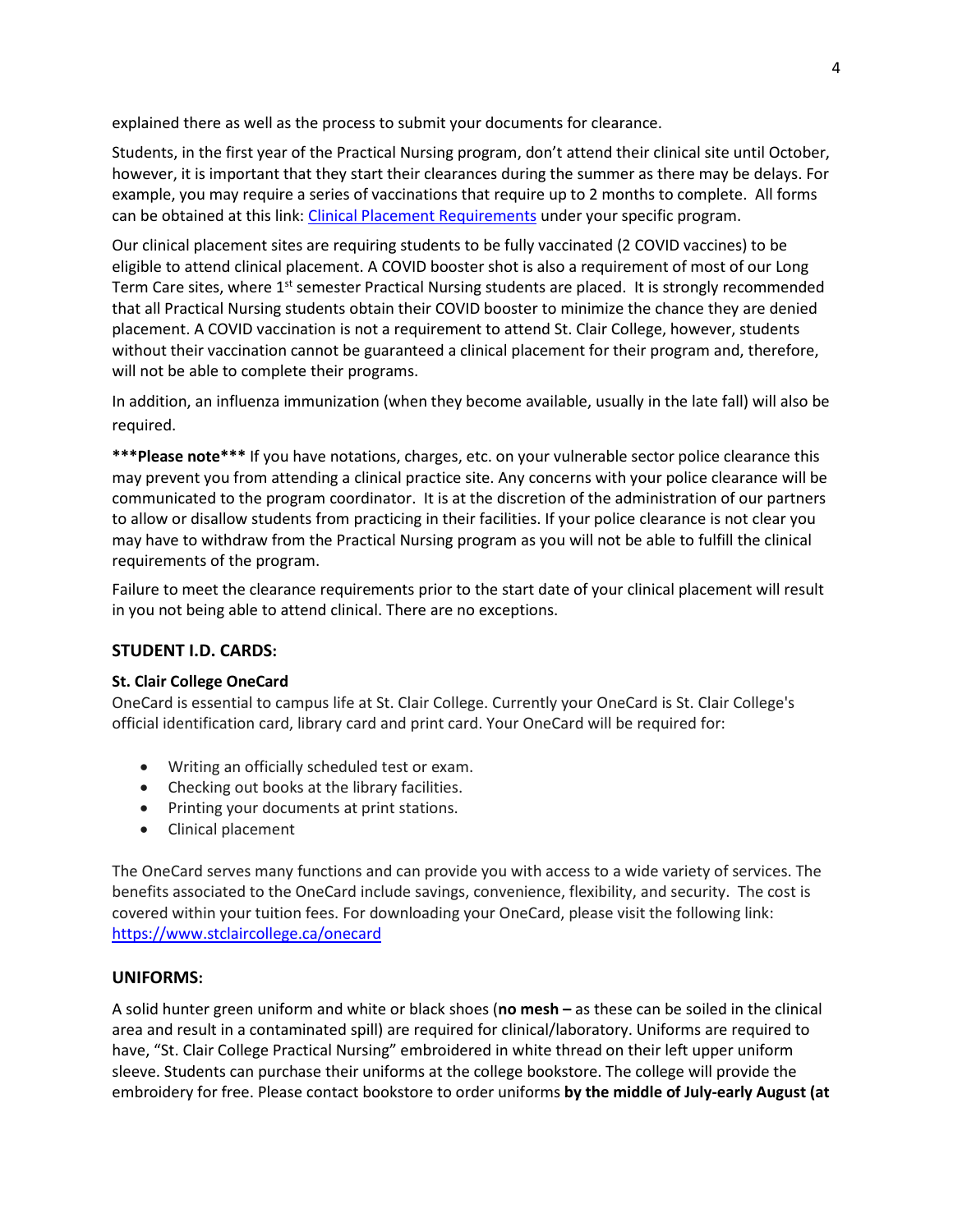**the latest)** to ensure that the uniform is ready for September. The contact number for the bookstore is (519) 354-9100 ext 3231. Uniforms are worn during labs and clinical, therefore are **required for week 1**  of semester. This link will direct you to the campus bookstore: [https://www.stclaircollege.ca/student](https://www.stclaircollege.ca/student-services/on-campus-services/bookstore)[services/on-campus-services/bookstore](https://www.stclaircollege.ca/student-services/on-campus-services/bookstore)

Students will require a **wristwatch** with a second hand for measuring vital signs, clinical documentation, etc.

You will need to purchase a stethoscope for Semester 1 as you will be practicing vital signs. The decision regarding purchase of a specific brand of stethoscope is a personal choice; however, please ensure that your stethoscope has both a bell and a diaphragm, as each is used for different physical assessment.



Review carefully the **St. Clair College Student Clinical Placement Policy Manual** (provided to you during the first week of school on your PNR 125 Nursing Clinical Blackboard site) for information on professional attire, jewelry, hygiene, tattoos, etc.

#### **FREQUENTLY ASKED QUESTIONS**

#### *"How do I choose a general elective?"*

General electives give you the opportunity to take a course of interest. Course availability and schedules are available at the bottom of the Registrar's office page: The link to this site is: <https://www.stclaircollege.ca/registrars-office>

You require three general elective courses to fulfill your diploma requirements. One during semester one, and two during third semester. General electives may be taken in the spring/summer session, however, note that third semester tuition is not reduced by taking your general electives in the spring/summer.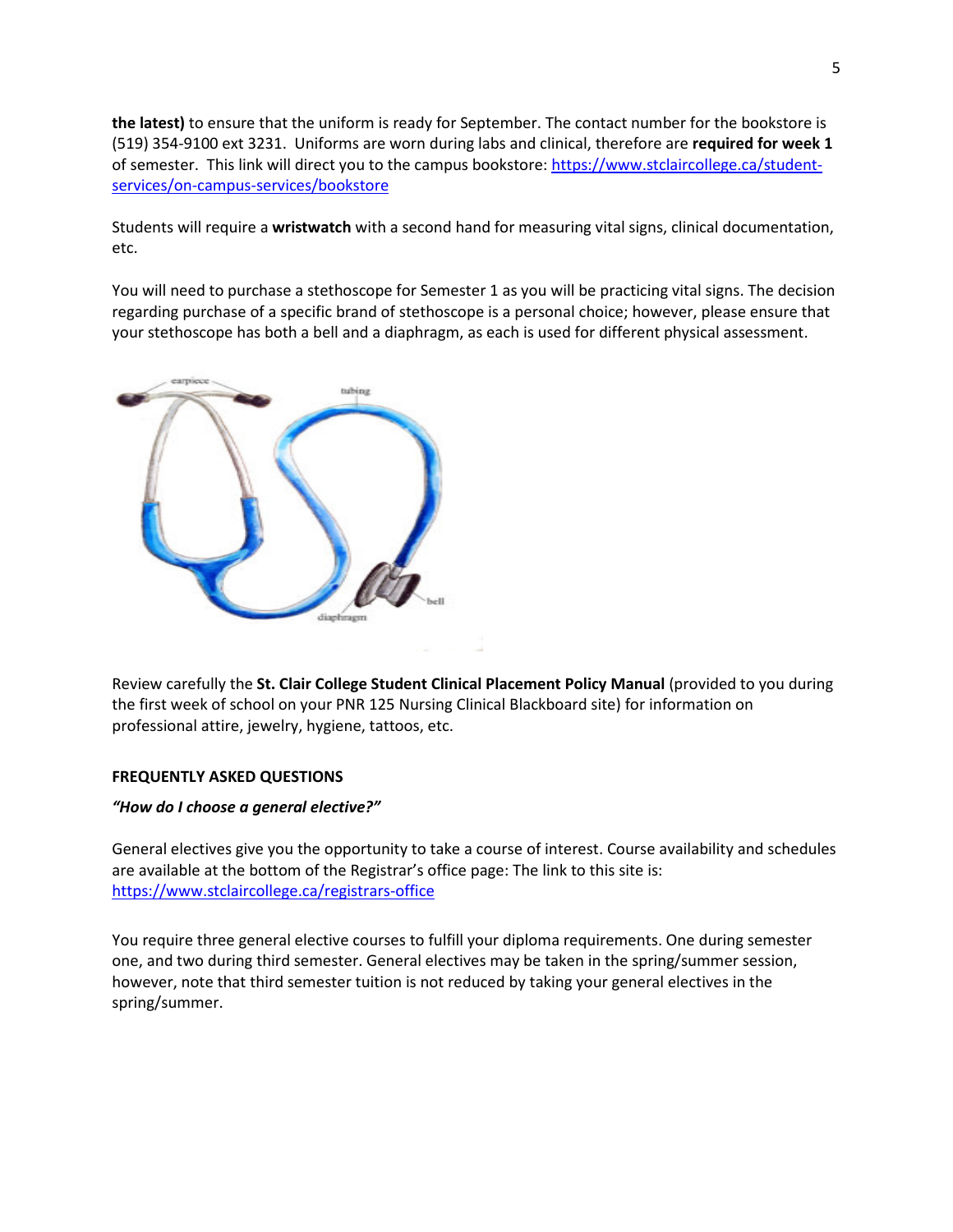## *"Can I apply for a transfer credit?"*

If you would like to request advanced standing for a previously completed course to be applied towards a course in your Practical Nursing program, go to this link for th[e Registrar's Office](https://www.stclaircollege.ca/registrars-office) and look down the right hand column for the information on how to do it.

You will require a sealed official transcript from your previous school and a course outline from the course you would like considered for the transfer credit. You must have achieved at least a 60% in a previous course to have it considered.

Until the transfer credit has been granted, you should continue to attend all classes as scheduled. You will be notified by student email regarding the decision of your transfer credit.

### "*How do I drop or add a course?"*

If you have previously taken the same class (for example, BIO 126 or a general elective) at St. Clair College and are satisfied with the mark you achieved, you may wish to drop the class. Note that when you drop a course you may remain in full time status (based on course credits), therefore, there may be no refund provided. Contact the Registrar's office for more information, <https://www.stclaircollege.ca/registrars-office>

### *"Do I need access to the internet?"*

Yes, you will require access to the internet especially if you plan to complete schoolwork, study, and do research at home. Internet access is available to all students in the library and the computer lab in the main building as an option.

#### *"Do I need an email address?" YES!!*

All students are to use their St. Clair College email address for all correspondence from within the college and from home. Faculty cannot respond to personal email accounts due to the risk for breach of confidentiality.

## **COMMUNICATING WITH FACULTY**

Email communication is the preferred method of contacting faculty. Faculty email addresses can be found under each course on Blackboard under "staff information". Faculty will attempt to respond within 24 hours during business hours. Emails sent after hours or on weekends will be read and responded to as soon as possible during working hours.

Please address your faculty as "Professor" and/or "Doctor" (as appropriate) in all verbal and written communication.

When writing emails, the following etiquette must be followed:

- Specific subject line
- Proper salutation, for example, "Hello Professor…."
- Do not use text message forms of communication i.e. "ttyl", "u", etc.
- Always include your first and last name and student number